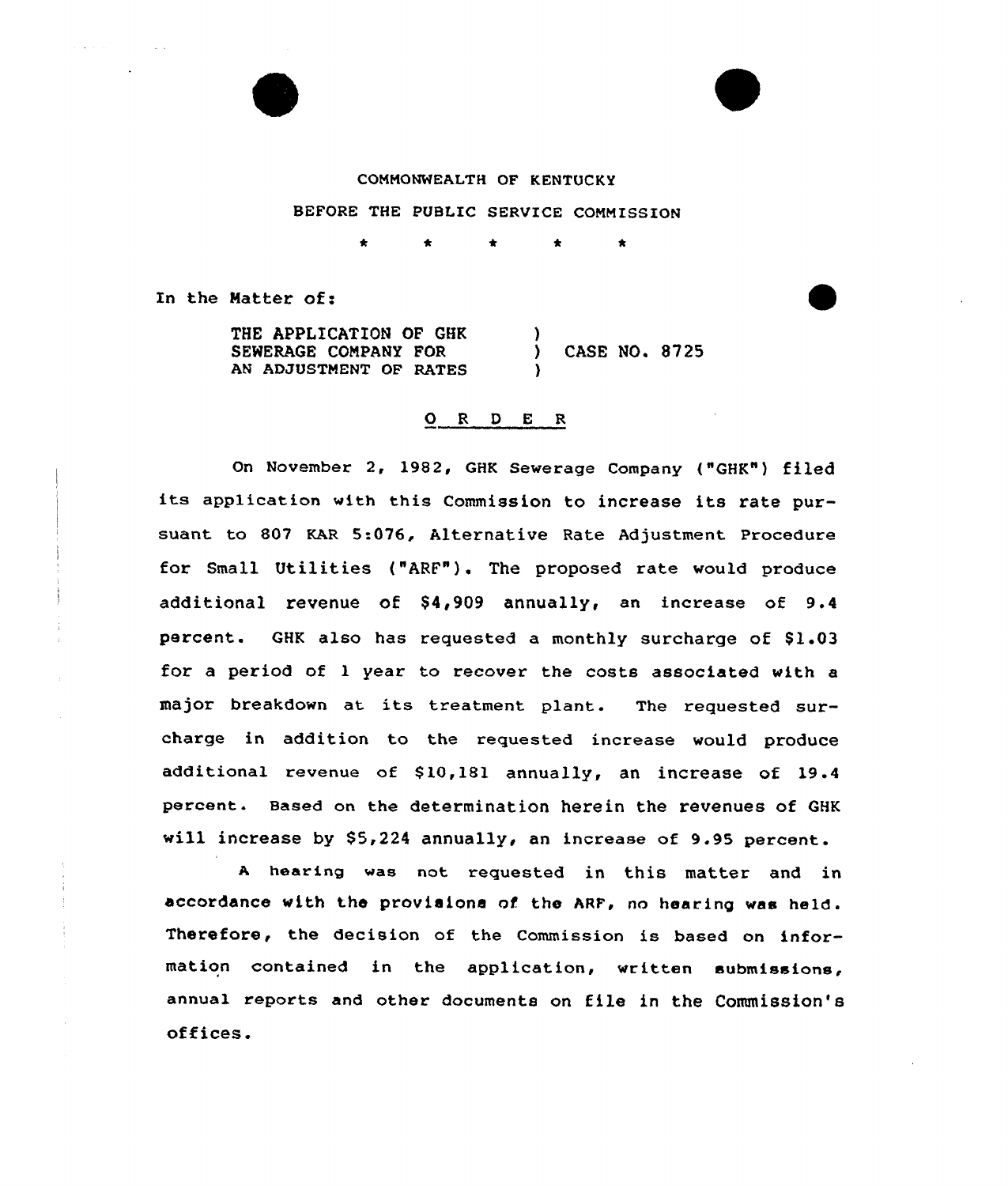#### COMMENTARY

GHK is a privately-owned sewage treatment system organized and existing under the laws of the Commonwealth of Kentucky, and serving approximately 427 customers in Jefferson County.

#### TEST PERIOD

The Comission has adopted the 12-month period ending December 3l, 1981, as the test period for determining the reasonableness of the proposed rate. In utilizing the historical test period, the Commission has given full consideration to known and measurable changes found reasonable.

#### REVENUES AND EXPENSES

The ARF was established to provide a simplified and less expensive method for small utilities to use in applying for rate increases with the Commission. Therefore, the financial data from the 1981 Annual Report is used as the basis for determining the revenue requiements. GHK proposed several adjustments to its test period revenues and expenses. The Commission is of the opinion that the proposed adjustments are generally proper and acceptable for rate-making purposes with certain modifications. In addition, the Commission has made several adjustments to GHK's test period operating statement to reflect actual and anticipated operating conditions.

## Requested Surcharge

During the test year, GHK incurred \$5,272 in expenses associated with a major breakdown and repair of the microstrainer in its treatment plant. GHK believes that it is

 $-2-$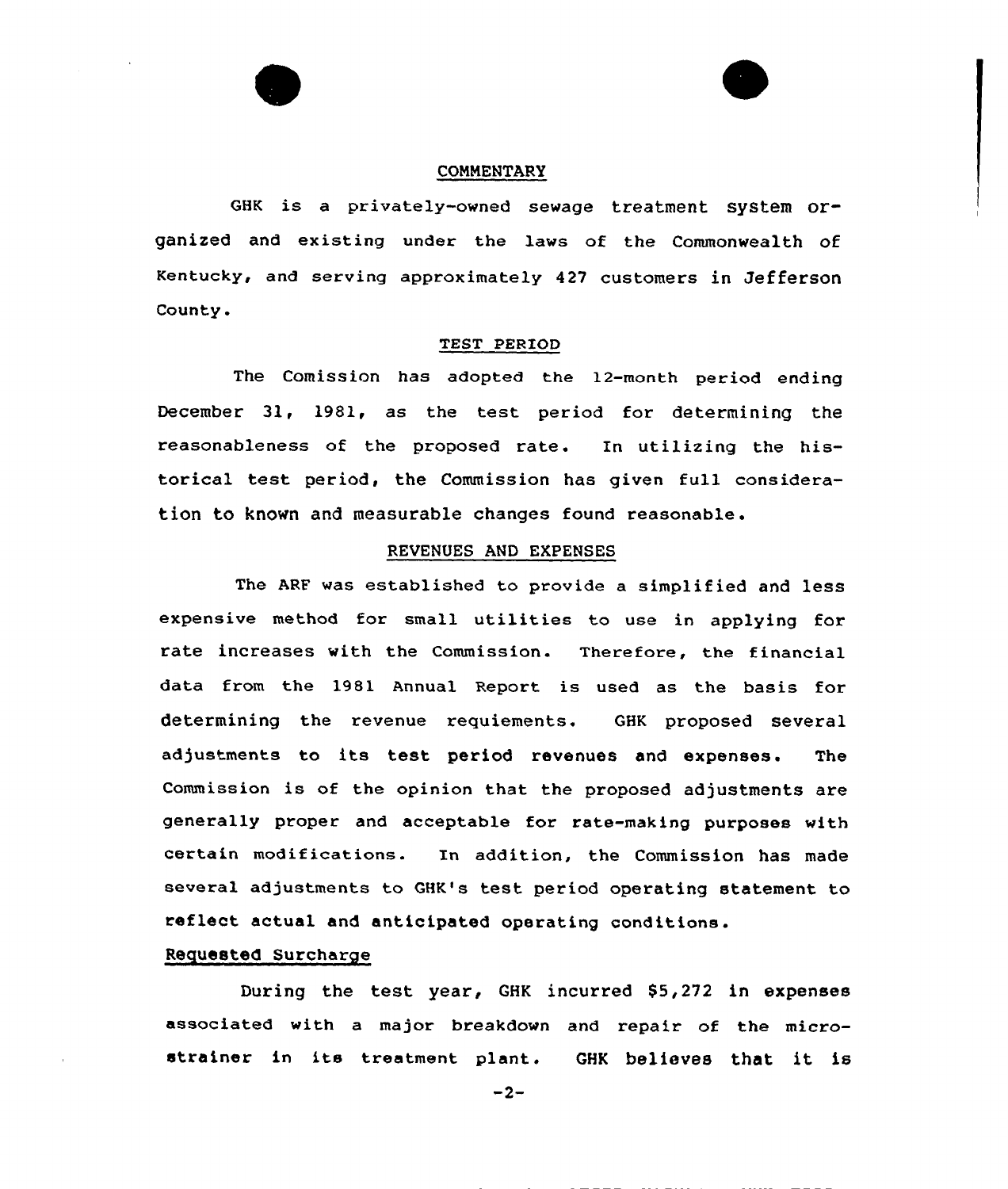entitled to recover this extraordinary cost through increased rates and requested that the Commission allow a temporary surcharge of 81.03 per customer per month for <sup>a</sup> period of 1 year to provide this recovery.

In order to determine the rate for <sup>a</sup> sewer utility, the Commission must establish a reasonable level of operating expenses as a basis for the revenue requirements of the utility. This requires adjustments to the actual historical test period to exclude any extraordinary or non-recurring expenses as we11 as pro forma adjustments to reflect known and measurable increases or decreases in operating expenses. This Commission generally amortizes extraordinary expenses over a reasonable period of time, when the benefit is realized over an extended period of time and the cost has not been recovered previously through rates.

The cost of the repair of the microstrainer is clearly extraordinary. Moreover, GHK's operating statement reflects a substantial loss for the period in which this cost was incurred. Therefore, the Commission is of the opinion that GHK is entitled to recover this cost and that it should be amortized over a 3-year period for rate-making purposes.

No evidence was presented in this case that reflects when this major repair might reoccur. However, based on testimony in other cases and experience with other sewer utilities with similar extraordinary costs the Commission is of the opinion that <sup>3</sup> years is the appropriate time over which this cost should be amortized.

 $-3-$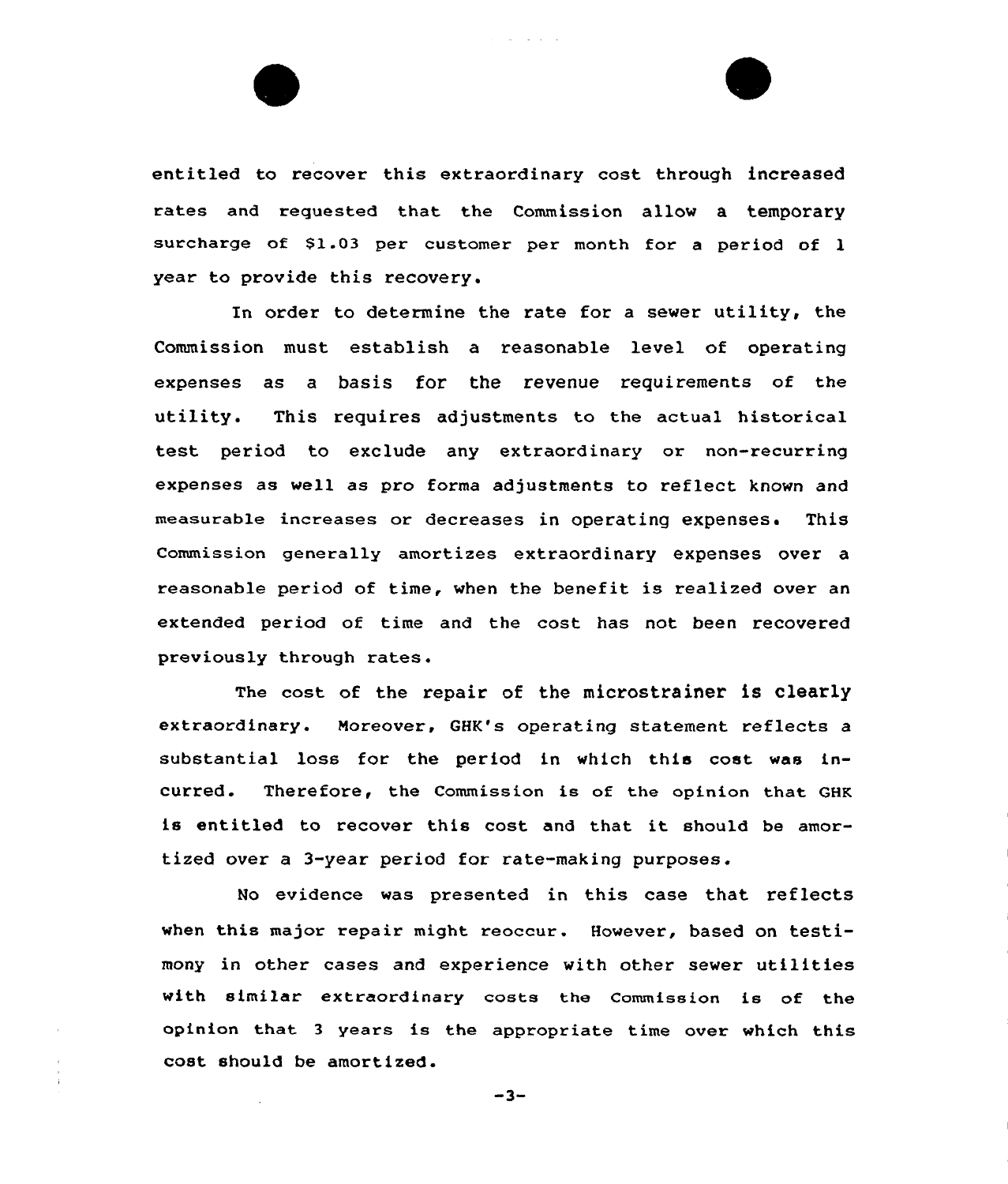## Management Fee

GHK's operating expenses for the test. period include a  $$3,000$  management fee, consisting of  $$1,800$  to Mr. J. S. Henderson, president of GHK, for management services, and \$ 1,200 to Nr. George Keat, secretary-treasurer of GHK, for management as well as engineering services. The Commission has reviewed the duties and responsibilities of Nr. Henderson and Mr. Keat and finds that they are similar to the duties performed by one owner/operator of similarly sized utilities. The Commission finds the payment of management fees to two officers to be an excessive cost. Therefore, the Commission has allowed the larger fee of  $$1,800$  in this case. An adjustment has been made to reduce the test year expense by \$1,200 to reflect the exclusion of the cost of the additional management.

#### Travel Expense

Mr. Henderson currently resides in Florida and travels to Louisville to conduct company business. GHK reports \$600 of expenses related to Nr. Henderson's travel for 1981. In his absence Mr. Keat provides management services as well as routine engineering services. The Commission is of the opinion that the cost of transportation for Nr. Henderson from Florida is not essential to the safe, reliable operation of the sewer utility, is incurred at the owner's option and is an unreasonable cost to be borne by the ratepayers. Therefore, the Commission has eliminated the travel expense of \$600 for ratemaking purposes herein.

 $-4-$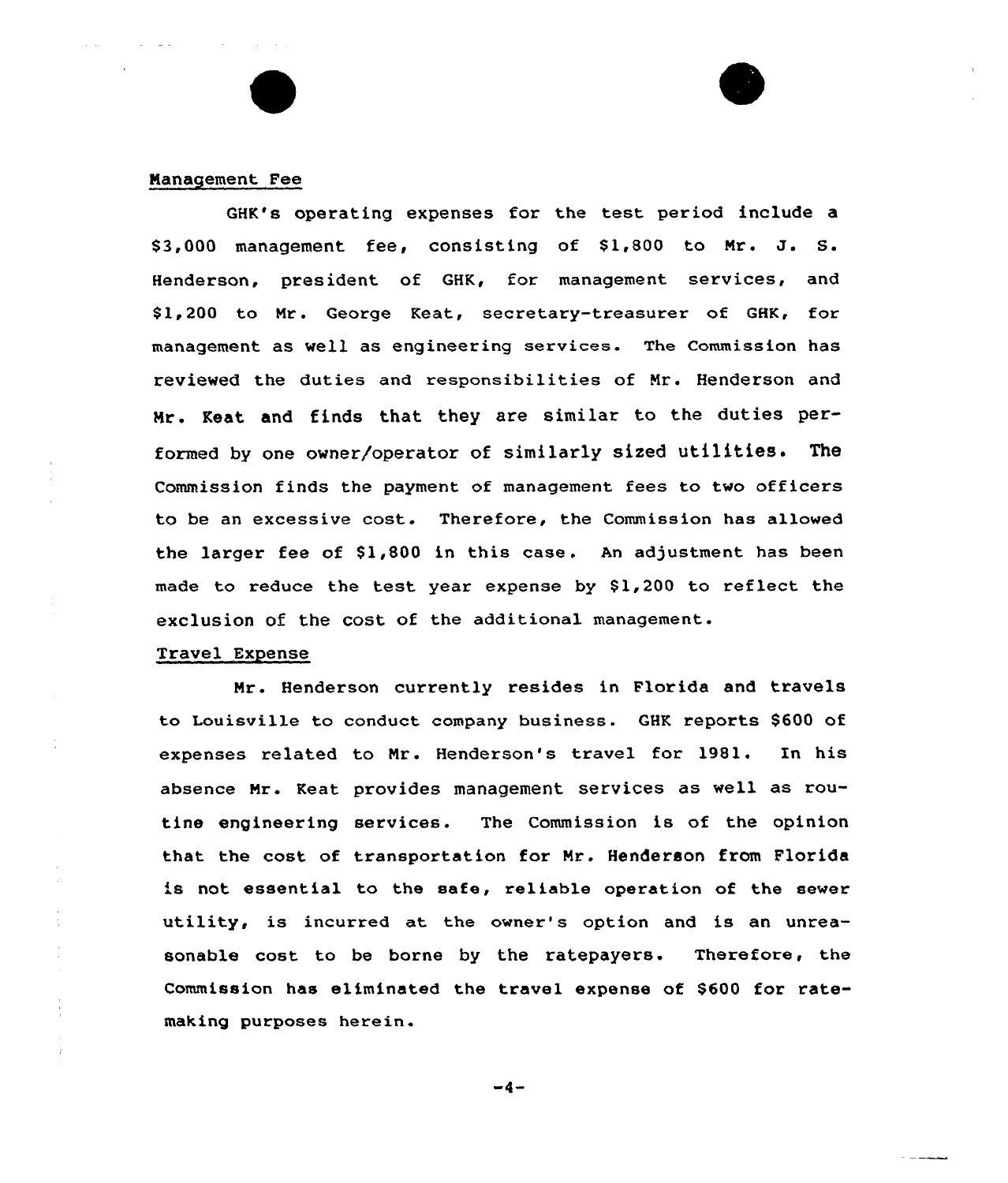#### Mater Service Expense

GHK incurred test period water service expense of \$ 1,631. In order to assess the accuracy of the reported level of expense, as well as to determine the adjusted water service expense, the Commission requested and GHK has supplied copies of its test period water bills from the Louisville Water Company. In determining the pro forma water service expense, the Commission has applied the current rates to the actual gallons used by GHK during the test year. This results in an adjusted water service expense of  $$1,788$ .

#### Chemical Expense

والفائق فالأ

GHK proposed an adjustment to increase its chemicals expense by \$371 to \$1,370, a 37 percent increase. GHK based its adjustment on an average chemical usage of 18 150-pound cylinders of chlorine at a price of \$43.50 per 100 pounds and 1 100-pound drum of HTH at a price of 8129.25 per drum. The Commission has examined the invoice used by GHK to determine the price of chemicals in its application and an analysis of the chemical expense account provided by GHK in response to item 9 of the Commission's request of January 13, 1983. The purchase invoice and the analysis reflect a price for chlorine of 843.50 per 150-pound cylinder not \$ 43.50 per 100 pounds used by GHK in its adjustment. Therefore, the Commission has determined GHK's adjusted chemical expense by applying the prices on the purchase invoice and the chemical account analysis provided by GHK to the average annual chemical usage. This results in an adjusted chemical expense of \$1,008.

 $-5-$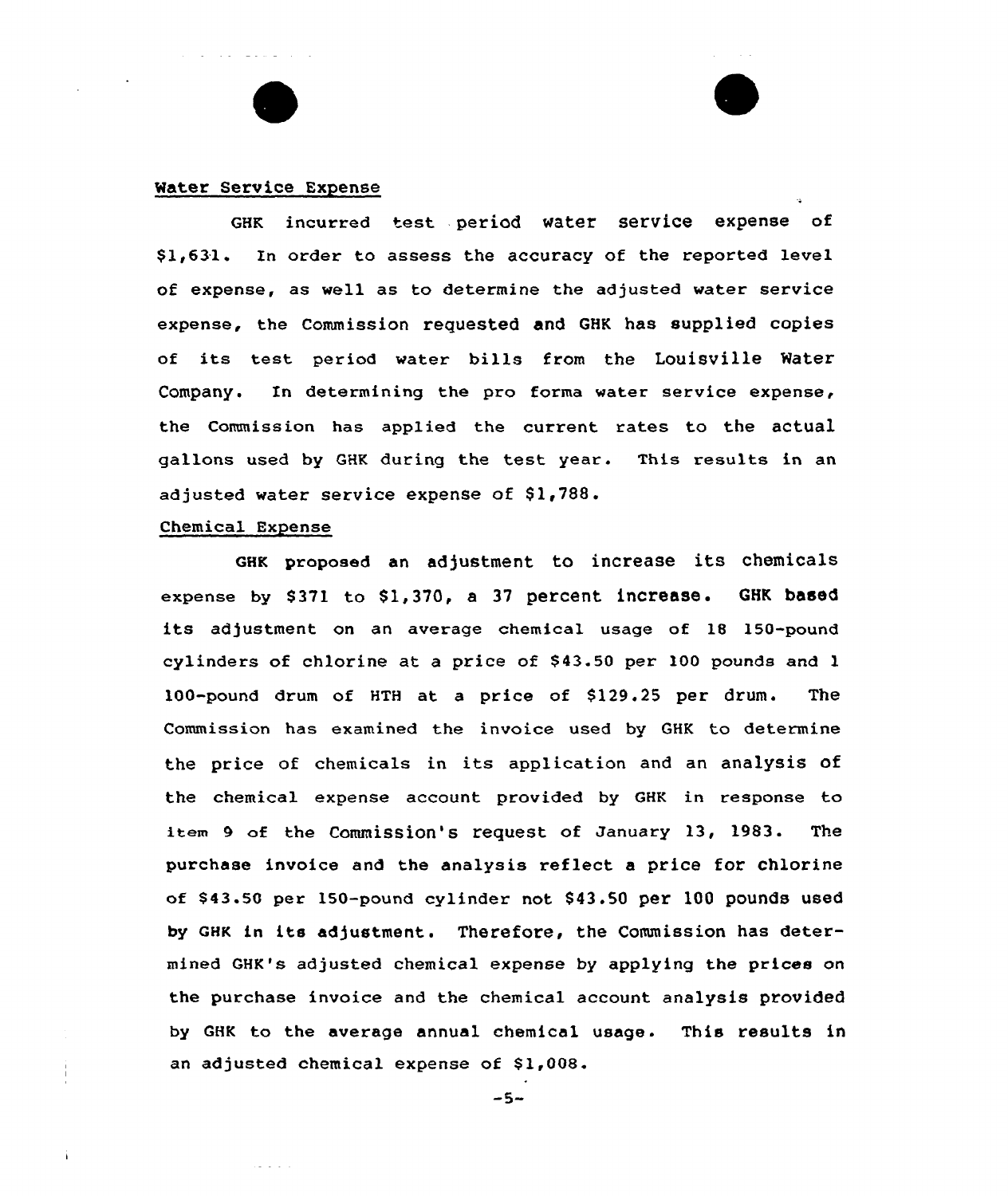#### Electric Expense

GHK proposed an adjustment to increase its electric expense by \$5,817 to \$21,502. In support of its adjustment GHK stated that while investigating an increase in KWH usage it discovered that Louisville Gas and Electric Company ("LG&E"), its electric power supplier, had changed GHK's meter in August of the test period. The KNH usage for the 12 monthly electric bills subsequent to the change show a marked increase over the usage during the 12 months preceding the change. The Commission, in an effort to calculate <sup>a</sup> fair electric expense adjustment for GHK, required GHK to file information containing the rated KNH usage of its pumps and their appropriate run times. Using this information the Commission has determined GHK's appropriate KWH usage per month. The Commission's findings show that the estimated average KWH usage per month is very near the actual average monthly KMH usage for the 12-month period subsequent to the change in meters. In determining the pro forma electric expense, the Commission has applied the current rates of its electric supplier to the actual KWH used by GHK for the 12 months subsequent to the meter change. This results in adjusted electric expense of \$22,040.

## Collection Fees

GHK projected expenses of \$2,588 related to the collection of its bi-monthly sewer bill by the Louisville Water Company. The adjustment was based on the proposed rate plus the surcharge as a pexcentage of the total sewer and water bill multiplied by the collection charge per bill. The Commission

 $-6-$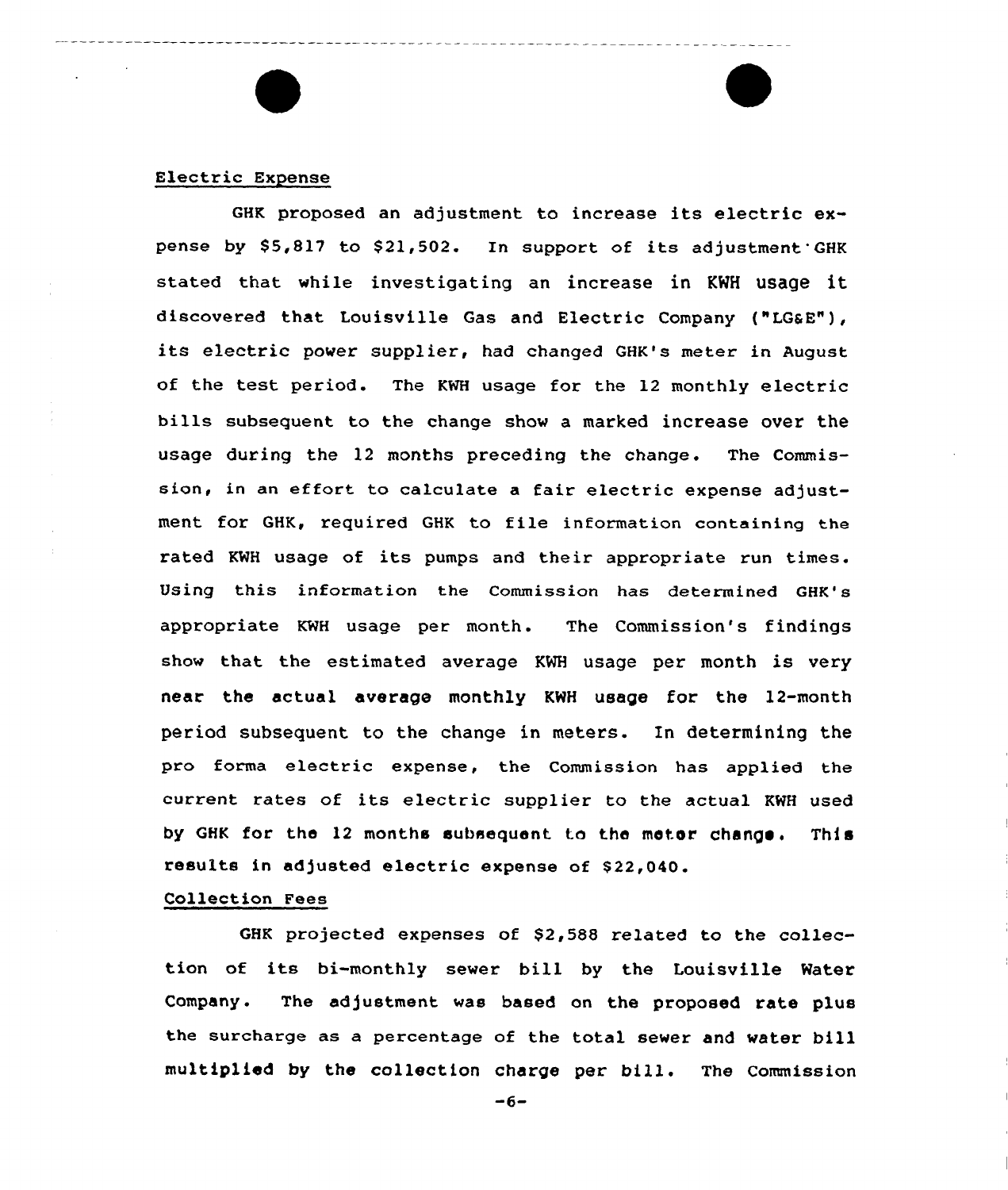has computed GHK's pro forma collection expense based upon the rate allowed herein. This results in collection expense of \$ 2,302.

The Commission finds that GHK's adjusted test period operations are as follows:

|                   | Actual      | Pro forma   | Adjusted    |
|-------------------|-------------|-------------|-------------|
|                   | Test Period | Adjustments | Test Period |
| Operating Revenue | \$52,477    | $-0-$       | \$52,477    |
| Operating Expense | 62,105      | (11, 328)   | 50,777      |
| Net Income        | \$(9,628)   | \$11,328    | 1,700       |

## REVENUE REQUIREMENTS

The Commission is of the opinion that the operating ratio<sup>1</sup> is a fair, just and reasonable method for determining revenue requirements in this case. The Commmission finds that an operating ratio of 88 percent will allow GHK to pay its operating expenses and provide a reasonable return to its owners. Therefore, the Commission finds that GHK is entitled to increase its rates to produce total annual revenue of \$57,701 which will require an increase of  $$5,224$  annually.

## RATE DESIGN

GHK proposed to change the non-residential rate from <sup>2</sup> times the single family residential rate to the same as the

Operating Ratio =  $\frac{\text{Operating Expenses}}{\text{Expenses}}$  $\mathbf{1}$ Gross Revenue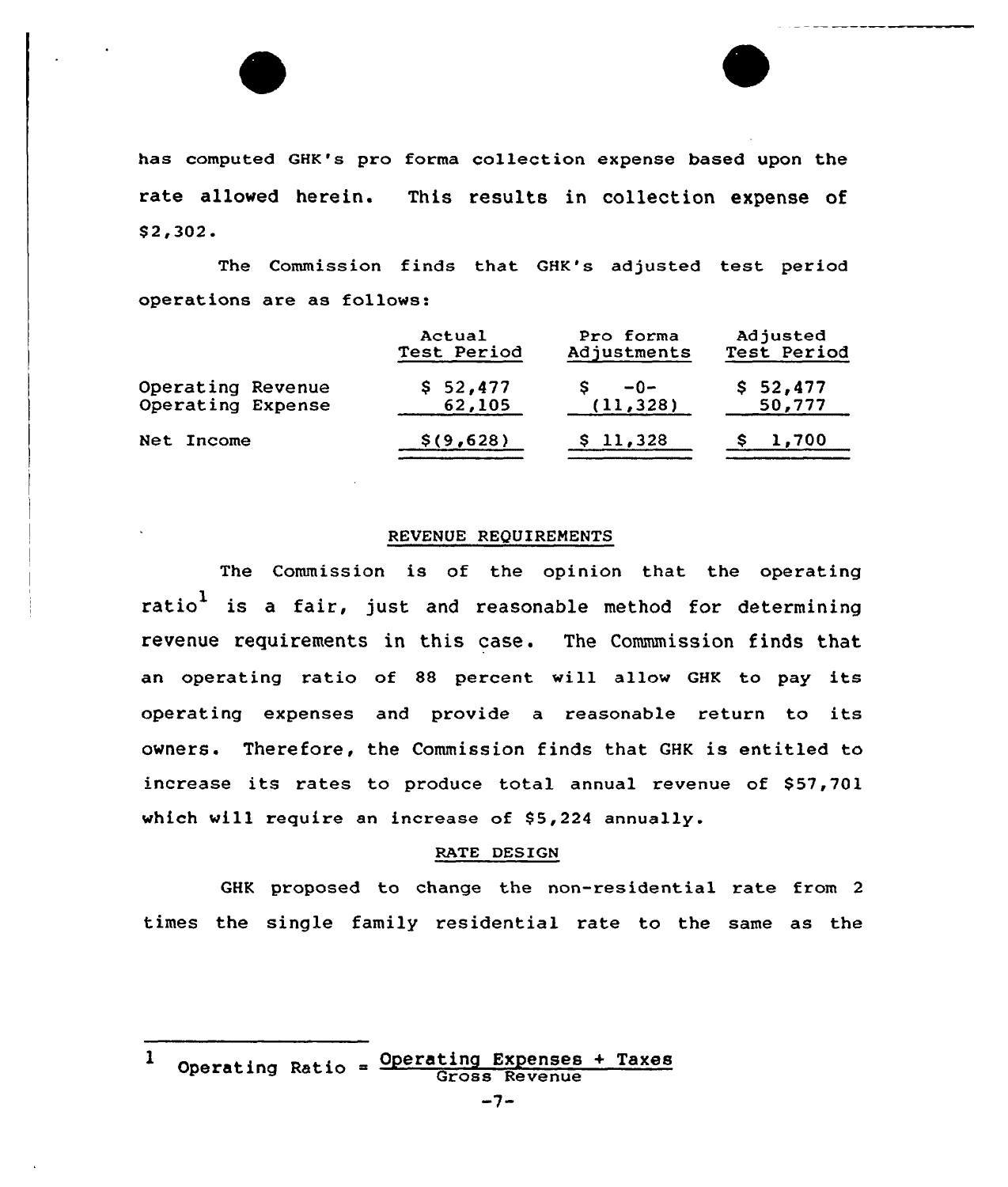

single family residential rate. However, GHK submitted no evidence to support the change in rate design, and the Commission does not find the change to be in the interest of GHK's customers.

## RESPONSE TO REQUEST FOR INFORMATION

In this proceeding, GHK secured the services of Nr. David B. Hicks, CPA, to assist in the preparation of the rate case and responses to the Commission's information requests. On March 1, 1983, in a response to the Commission's final request for information, Nr. Hicks took issue with the request and referred to the Commission's Order as "threatening ." The information requested in that Order had been requested on two occasions and each time Mr. Hicks' response was that the information would be filed at an unspecified later date.

As stated earlier in this Order, the ARF was instituted to provide a simpler and less expensive and time-consuming process whereby small utilities could obtain rate relief. Although the ARF reduces the minimum filing requirements and eliminates the hearing in most cases, a greater burden is placed on the Commission, which must develop a record to support its decision and afford due process to the utility. In most instances the information requested by the Commission consists of analyses of actual test period costs, invoices for these costs, information relating to pro forma adjustments and other detailed information which should be readily available in the files of the utility and should not reqUire the assistance of outside professionals. Moreover, the Commission considers it to be imprudent for

 $-8-$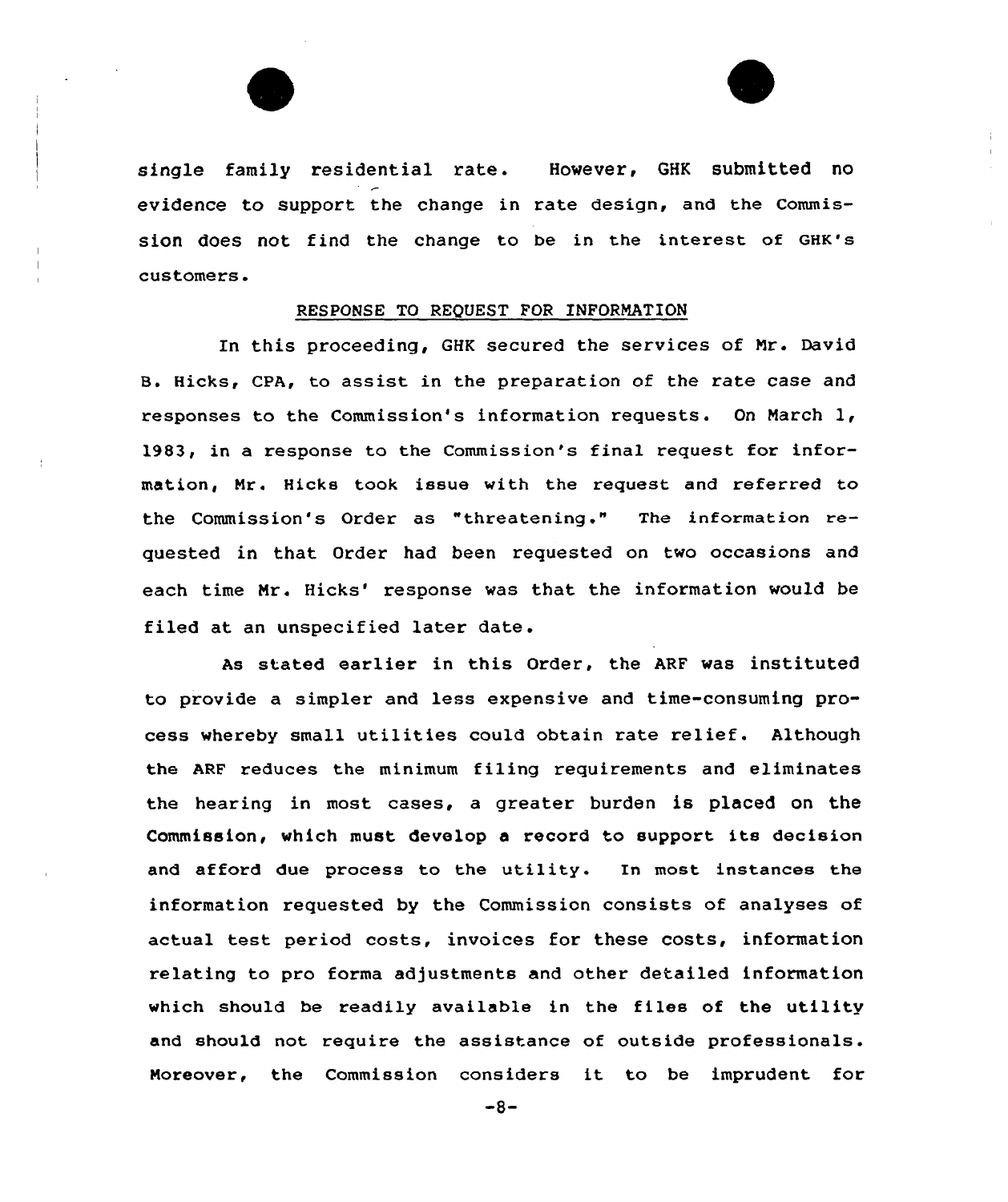utility management to hire consultants and other professionals when in-house employees or officials of the utility could be used.

The Commission is aware that in some instances the assistance of professionals may be necessary to respond to requests of the Commission in ARF proceedings. In those instances the Commission expects utilities to secure the services of professionals who are familiar with Commission requirements and utility operations to assure that the maximum benefit is derived. The responsibility for compliance with Commission orders is with the utility which must monitor the professionals it chooses to assist it.

#### SUNNARY

The Commission, after consideration of the evidence of record, finds that:

(1) The rates in Appendix <sup>A</sup> will produce gross annual operating revenue of \$57,701 and are the fair, just and reasonable rates to be charged in that they will allow GHK to pay its operating expenses and provide <sup>a</sup> reasonable surplus for equity growth.

{2) The surcharge proposed by QHK should be denied.

{3) The rate proposed by GHK should be denied .

IT IS THEREFORE ORDERED that the proposed request for a surcharge be and it hereby is denied.

IT IS FURTHER ORDERED that the rates proposed by GHK be and they hereby are denied.

 $-9-$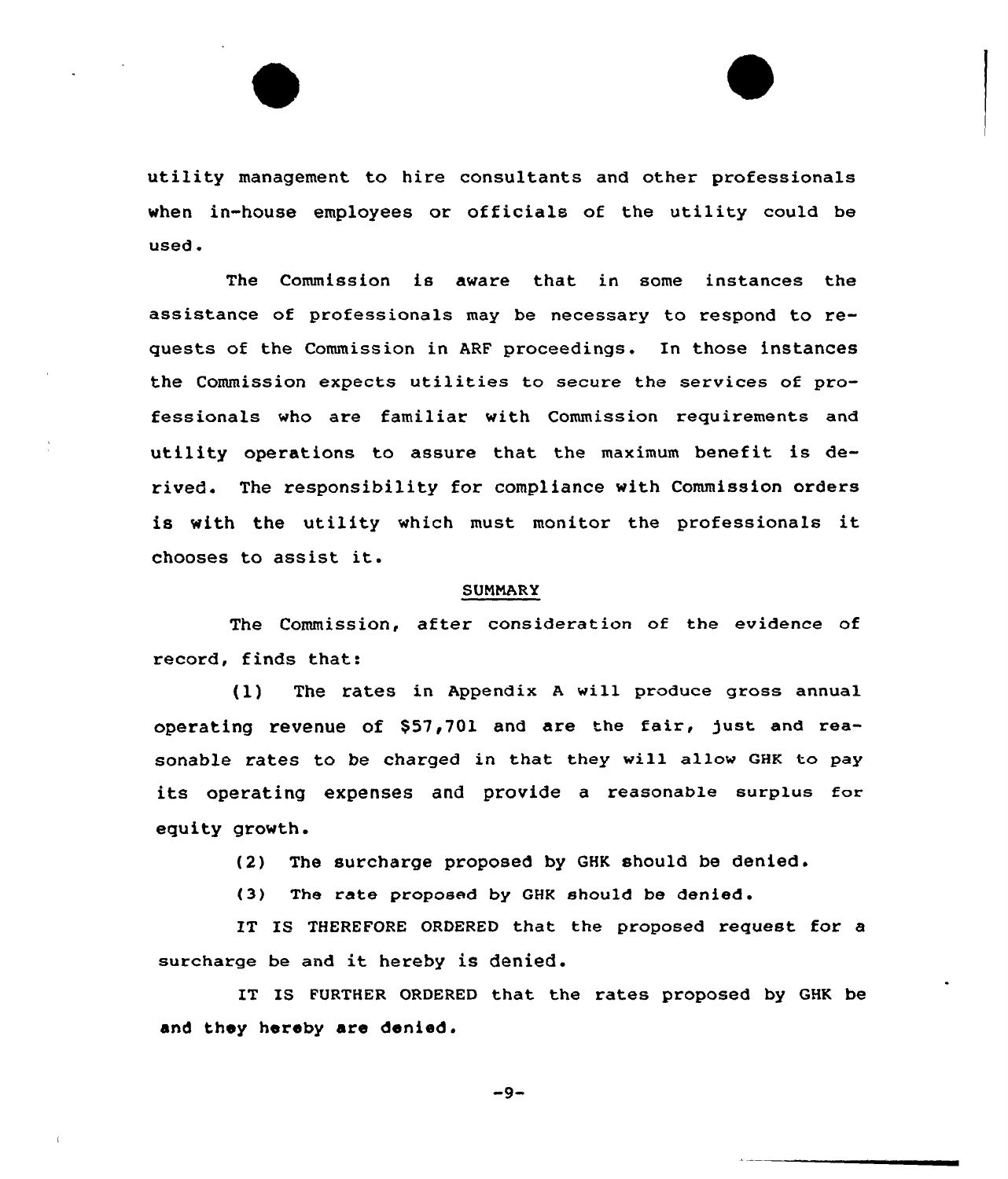IT IS FURTHER ORDERED that the rates in Appendix A be and they hereby are approved for service rendered by GHK on and after the date of this Order.

IT IS FURTHER ORDERED that within 30 days of the date of this Order GHK shall file its revised tariff sheets setting forth the rates approved herein.

Done at Frankfort, Kentucky, this 14th day of April, 1983.

PUBLIC SERVICE COMMISSION

 $\frac{1}{\text{max}}$ 

eciue<br>airmar Nafricance Pe

 $\overline{\text{Comm}}$ 

ATTEST!

**Secretary**